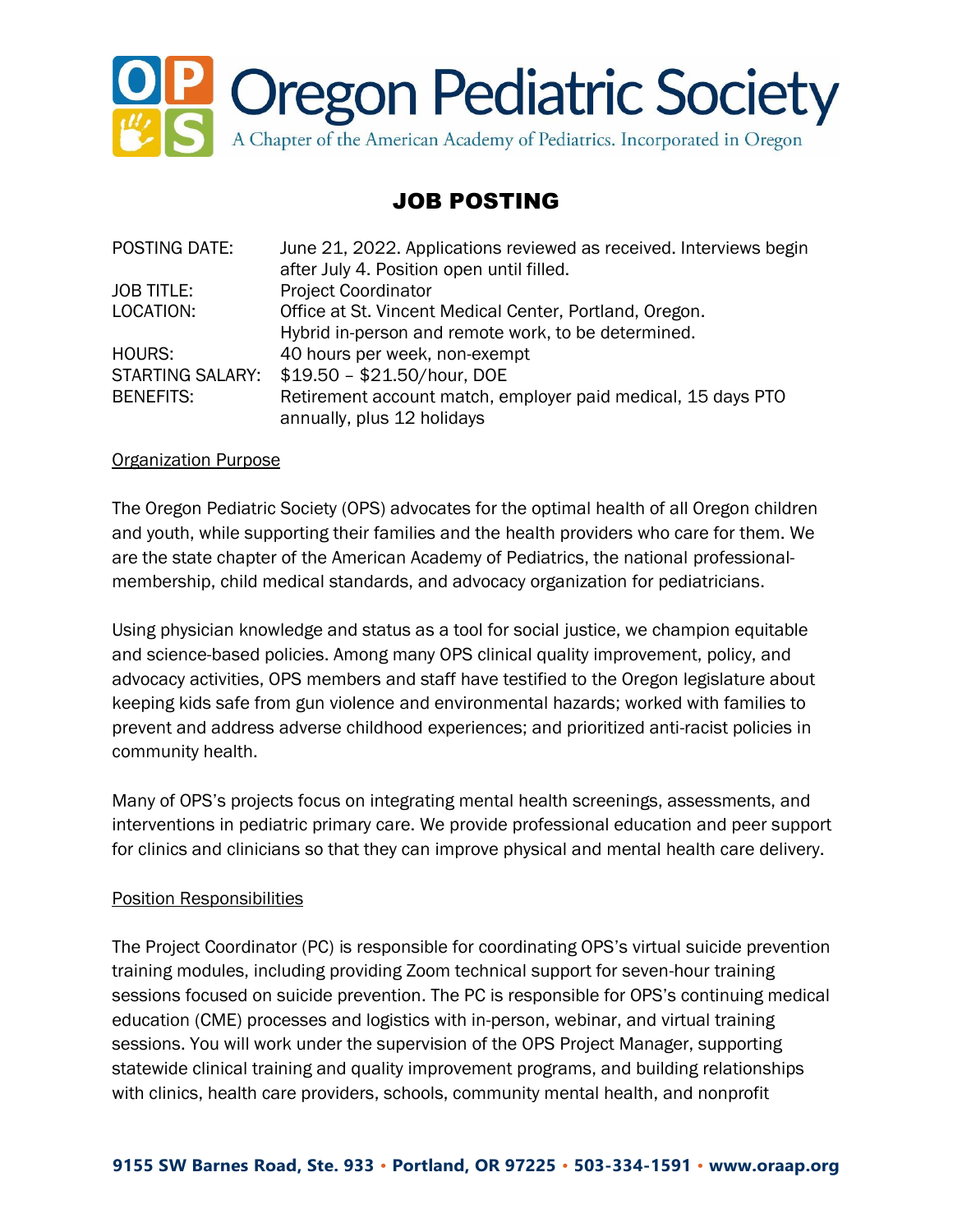# **PP Oregon Pediatric Society** A Chapter of the American Academy of Pediatrics. Incorporated in Oregon

partners. The PC role includes taking and disseminating meeting notes; tracking posttraining evaluations; writing, editing, and formatting in Google Suite and Microsoft Office; event planning and travel arrangements; data entry and database management; working with the Communications Manager to develop fliers and market OPS trainings; general logistical support; and other administrative and project duties as assigned.

## Position Qualifications

You will thrive in this position if you have the following skill set:

- a strong team player who is self-directed and takes initiative
- the ability to learn quickly, pivot, and adapt in a fast-paced environment
- detail orientation
- excellent organizational abilities during project planning and implementation
- excellent time management, especially with deadlines
- clear written and verbal communication
- client-service orientation
- ability to spend majority of work time engaged with mental health discussions, training, and suicide prevention. This may include a plan when to engage community and personal support as needed.
- adept with computer technology and software (Microsoft Office, Google Suite, Zoom); ability to learn and master new software systems.

Bachelor's degree or equivalent combination of education and experience are required. Preferred work, life, or educational backgrounds include public health or medical care, social work or counseling, education, quality improvement and evaluation, and/or working with children. Preferred experience with event management and graphic design software.

The PC must have stable home internet and the capacity to host Zoom meetings without interruption; and the ability to easily attend in-person meetings in Portland. Most of the PC work will occur during standard business hours; work outside of those hours will be planned with advance notice and include some early morning trainings and evening meetings, and weekend work approximately twice a year. In-person work will be negotiated according to business needs and may require some overnight travel and providing own transportation.

OPS is an organization that believes in continuous improvement and public health. Current vaccination for COVID required. Employees strive to perform excellent work efficiently, collaboratively, and flexibly, learning from their efforts, while being responsible to their